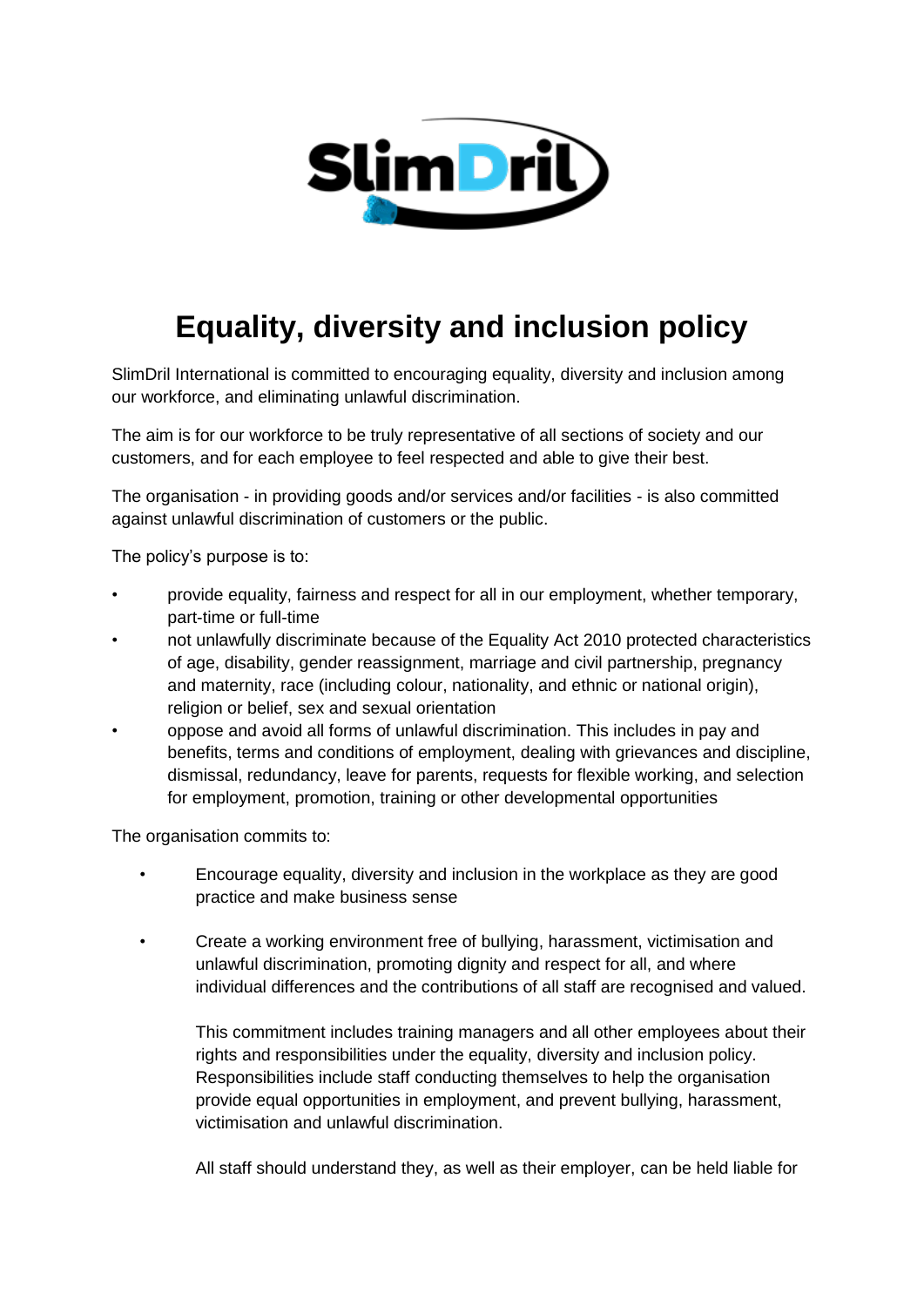acts of bullying, harassment, victimisation and unlawful discrimination, in the course of their employment, against fellow employees, customers, suppliers and the public

• Take seriously complaints of bullying, harassment, victimisation and unlawful discrimination by fellow employees, customers, suppliers, visitors, the public and any others in the course of the organisation's work activities.

Such acts will be dealt with as misconduct under the organisation's grievance and/or disciplinary procedures, and appropriate action will be taken. Particularly serious complaints could amount to gross misconduct and lead to dismissal without notice.

Further, sexual harassment may amount to both an employment rights matter and a criminal matter, such as in sexual assault allegations. In addition, harassment under the Protection from Harassment Act 1997 – which is not limited to circumstances where harassment relates to a protected characteristic – is a criminal offence.

- Make opportunities for training, development and progress available to all staff, who will be helped and encouraged to develop their full potential, so their talents and resources can be fully utilised to maximise the efficiency of the organisation.
- Decisions concerning staff being based on merit (apart from in any necessary and limited exemptions and exceptions allowed under the Equality Act).
- Review employment practices and procedures when necessary to ensure fairness, and also update them and the policy to take account of changes in the law.
- Monitor the make-up of the workforce regarding information such as age, sex, ethnic background, sexual orientation, religion or belief, and disability in encouraging equality, diversity and inclusion, and in meeting the aims and commitments set out in the equality, diversity and inclusion policy.

Monitoring will also include assessing how the equality, diversity and inclusion policy, and any supporting action plan, are working in practice, reviewing them annually, and considering and taking action to address any issues.

The equality, diversity and inclusion policy is fully supported by senior management.